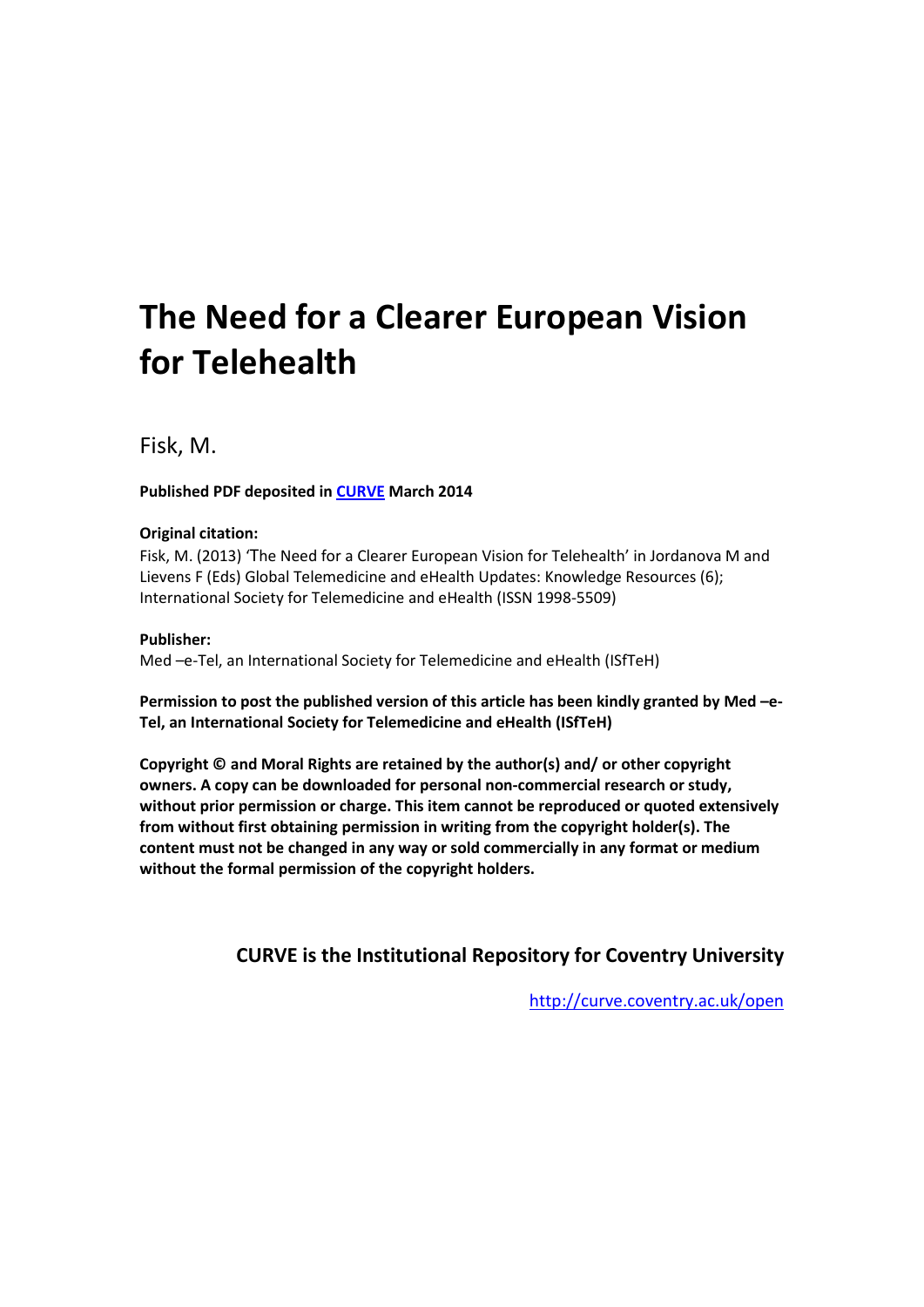# **The Need for a Clearer European Vision for Telehealth**

Malcolm I. Fisk $<sup>1</sup>$ </sup>

<sup>1</sup>Health Design and Technology Institute, Coventry University mfisk@cad.coventry.ac.uk Puma Way, Coventry University Technology Park, Coventry CV1 2TT UK

#### *Abstract:*

Publication of the European Commission eHealth Action Plan for 2012 to 2020 provides a focus for telehealth. Its accompanying Staff Working Paper seeks 'a policy debate on how innovation can contribute to rethinking the way in which healthcare is provided, by considering the latest developments in technology, innovative services and the growing impact of new media on the health and well-being systems.' The paper below responds to this call by offering a wider understanding (and definition) of telehealth. It also reports on the European Code of Practice for Telehealth Services (developed within the European Commission funded TeleSCoPE project) in helping to influence the configuration of telehealth services and in supporting a clearer European vision.

#### Introduction

There can be few clearer statements than that which affirms the need for 'deep-rooted structural reforms … to ensure the sustainability of [European] health systems while securing access to services for all citizens.' This provides part of the context for the European Commission eHealth Action Plan released at the end of 2012 [1]. In the Action Plan, eHealth is defined as 'ICT tools and services for health' and embraces both telemedicine and ICT for well-being.

Setting aside some uncertainties regarding terminology around telehealth (this is addressed later), it is apposite to note the significance and appropriateness of two of the words within the Commission statement. First is the word 'citizens' rather than 'patients'. It follows that any approach to eHealth must include the broader well-being of people (citizens) and should not solely reflect clinically driven responses to the higher-level needs of some 'patients'. Second is 'access' with its signal that people have choices that they exercise regarding the health services that they might wish to use.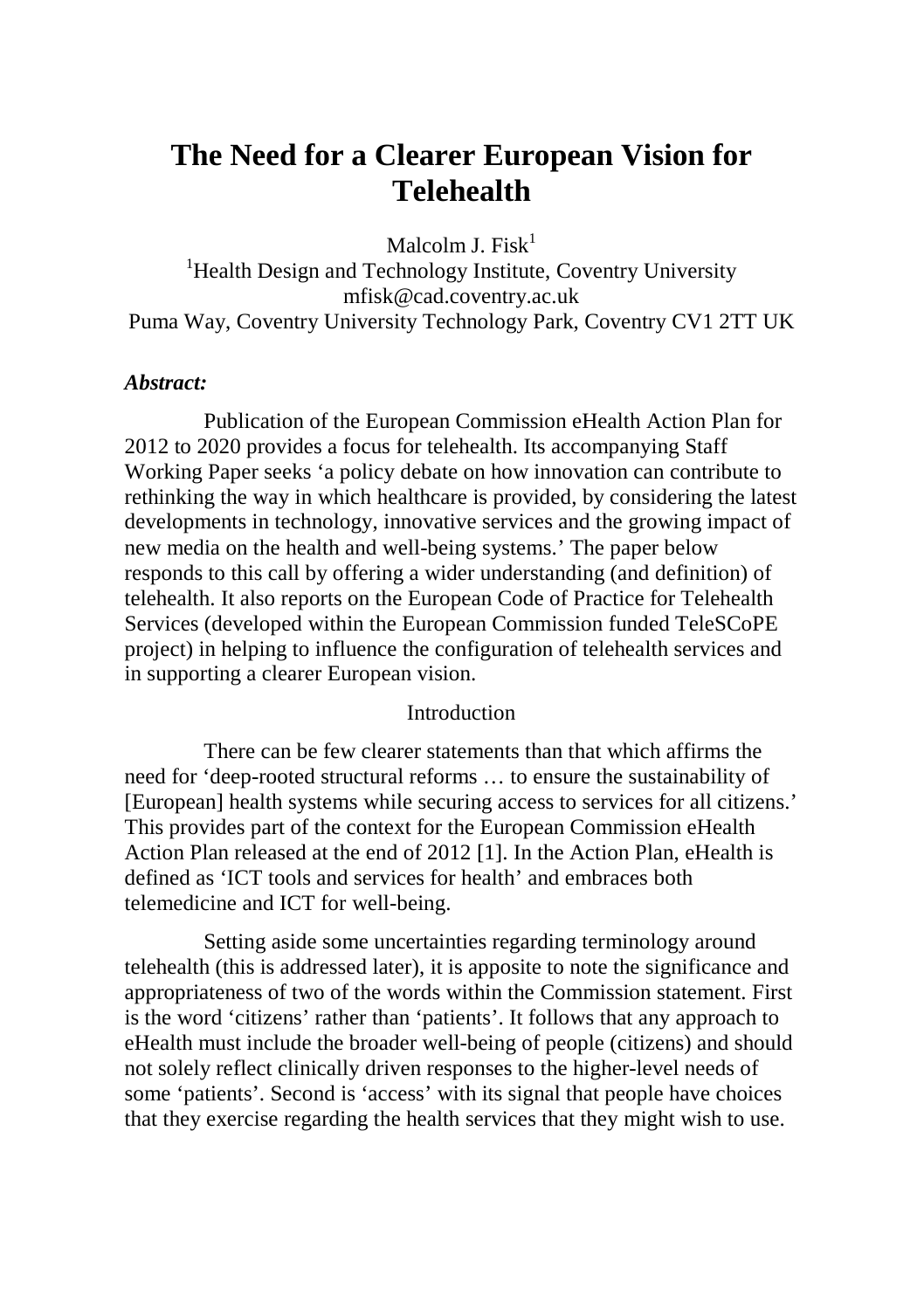Such wording in the Action Plan responds in large degree to the outcomes of work by the eHealth Task Force that reported in 2012 [2]. This pointed, amongst other things, to the need for a 'radical redesign of health' in a manner that includes integration between health and social care and recognition of people as 'owners and controllers of their own health data'.

This is the context within which the European Commission funded TeleSCoPE project has operated and now is delivering. The European Code of Practice for Telehealth Services developed within the TeleSCoPE project reflects, therefore, an approach and an ethos for telehealth that supports key aspects of the 'radical redesign' sought.

#### Definitions

The definition adopted within the TeleSCoPE project is such that telehealth is 'the means by which technologies and related services concerned with health and wellbeing are accessed by or provided at a distance in order to facilitate the empowerment, assessment or the provision of care and/or support for people and/or their carers (at home or in the wider community).'

This definition captures first, the fact that telehealth addresses both health *and* wellbeing. Therefore a role is envisaged where, on the one hand, patients can be monitored and interventions made that improve clinical outcomes; and, on the other hand, people can access services in ways that enable them to manage their own health (garnering the support of clinicians, health or social care practitioners when they see this as appropriate or necessary). There are, therefore, aspects of telehealth that support established health practice and which may focus on institutional settings such as hospitals, clinics and health centres. But, crucially, the definition recognises that there are aspects of telehealth that also address public health and preventative agendas by virtue of (a) responding more flexibly to people's needs and choices; and (b) encouraging people to adopt and maintain lifestyles that are conducive to better health, build 'health literacy' and their capacity for self-management.

It is arguable from the above that telehealth, albeit not defined in the eHealth Action Plan, includes components of both ICT for wellbeing ('the use of ICT in products, services and processes, in order to directly or indirectly improve the quality of life and wellbeing status of EU citizens') and telemedicine ('the provision of healthcare services, through use of ICT' in situations where 'the health professional … and the patient are not in the same location)'. It stands to reason, furthermore, that if telehealth is to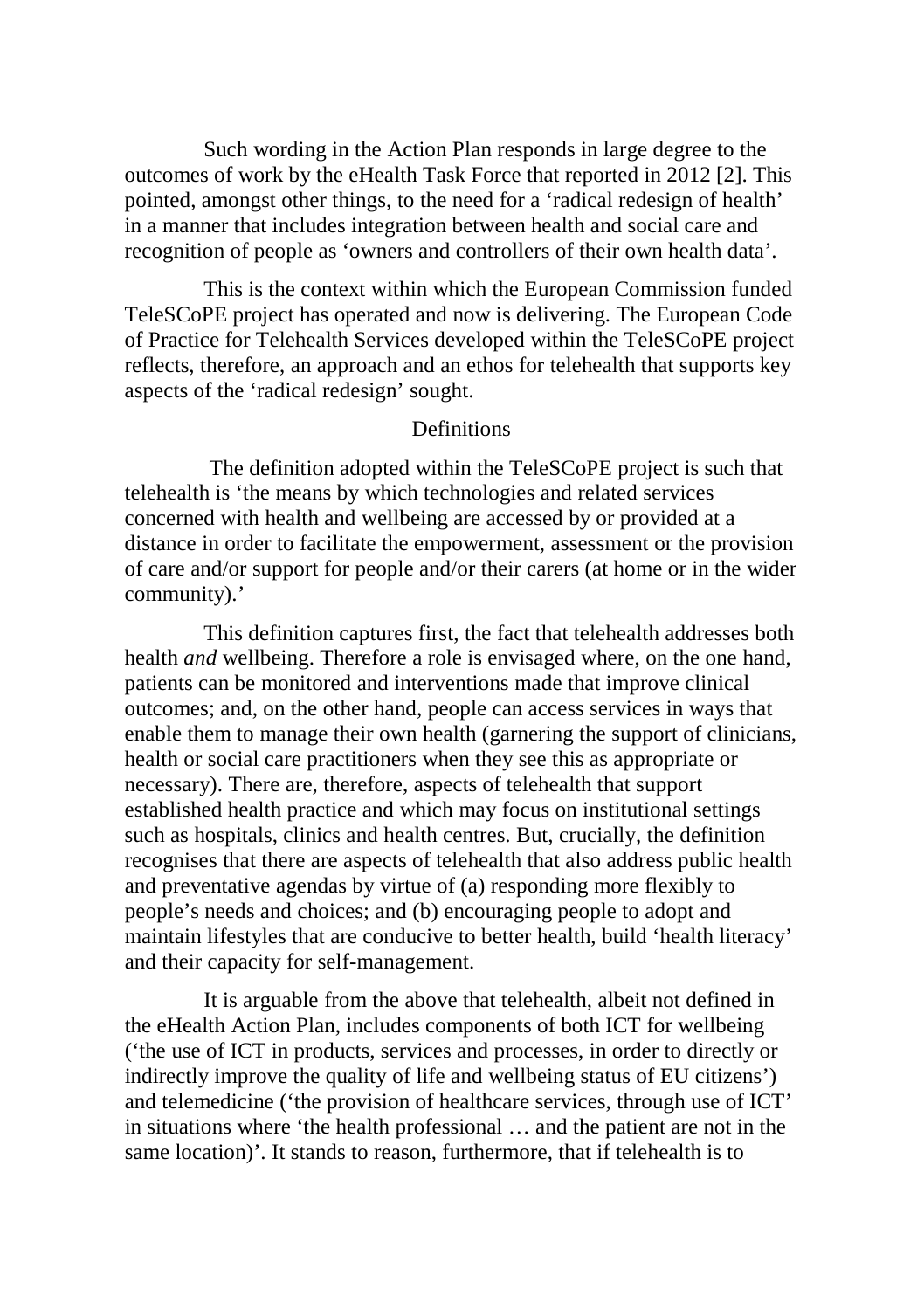realise its potential for health *and* wellbeing, then its clinical component can be seen as falling mainly within the subset of eHealth that is, at least in part, recognised as telemedicine. Another part of telehealth might be considered, however, as outside of telemedicine. This perspective is the inverse of that indicated in the Action Plan which appears to share the perspective of COCIR (the European Coordination Committee of the Radiological, Electro-medical and Healthcare IT Industry) when it refers to 'telemedicine services such as telehealth' [1,3].

An inverse perspective where telemedicine is a subset of telehealth is considered as more inclusive and, therefore, appropriate for adoption in the European context. That inclusivity takes account of the aim for telehealth services to be accessible to all – regardless of people's age or their level of need for support in relation to the management of their health. This point, of course, links with the Action Plan reference to 'health capital' (health as a component of human capital) whereby people's contribution to society, regardless of age, can be maximised.

#### Aspects of the Policy Debate

The Action Plan seeks 'a policy debate on how innovation can contribute to rethinking the way in which healthcare is provided, by considering the latest developments in technology, innovative services and the growing impact of new media on (the) health and well-being systems.' Highlighted within the Action Plan is the need to overcome barriers to the adoption of eHealth (and, therefore, telehealth). The barriers relate to such matters as interoperability (of technologies and electronic health records, EHRs), the need for greater legal certainty around service provision, and the need for 'common schemes for conformity testing and accreditation' [1].

Only the last of these particular barriers is covered in this paper by virtue of the introduction given to the European Code of Practice for Telehealth Services (see below). But there is an imperative to overcome a range of barriers to telehealth. In the words of the Action Plan – 'current healthcare models are financially unsustainable' with eHealth carrying a 'promise of more efficient and cost effective care [that] is critical to the survival of the system of healthcare in Europe' [1].

With regard to the areas where service innovations are taking place, a pointer in the Action Plan is to the United Kingdom in view of its 'Whole System Demonstrator' trials that sought to provide evidence of telehealth's efficacy. Some findings from these trials are now being reported and can be considered as at least reasonably robust – in view of the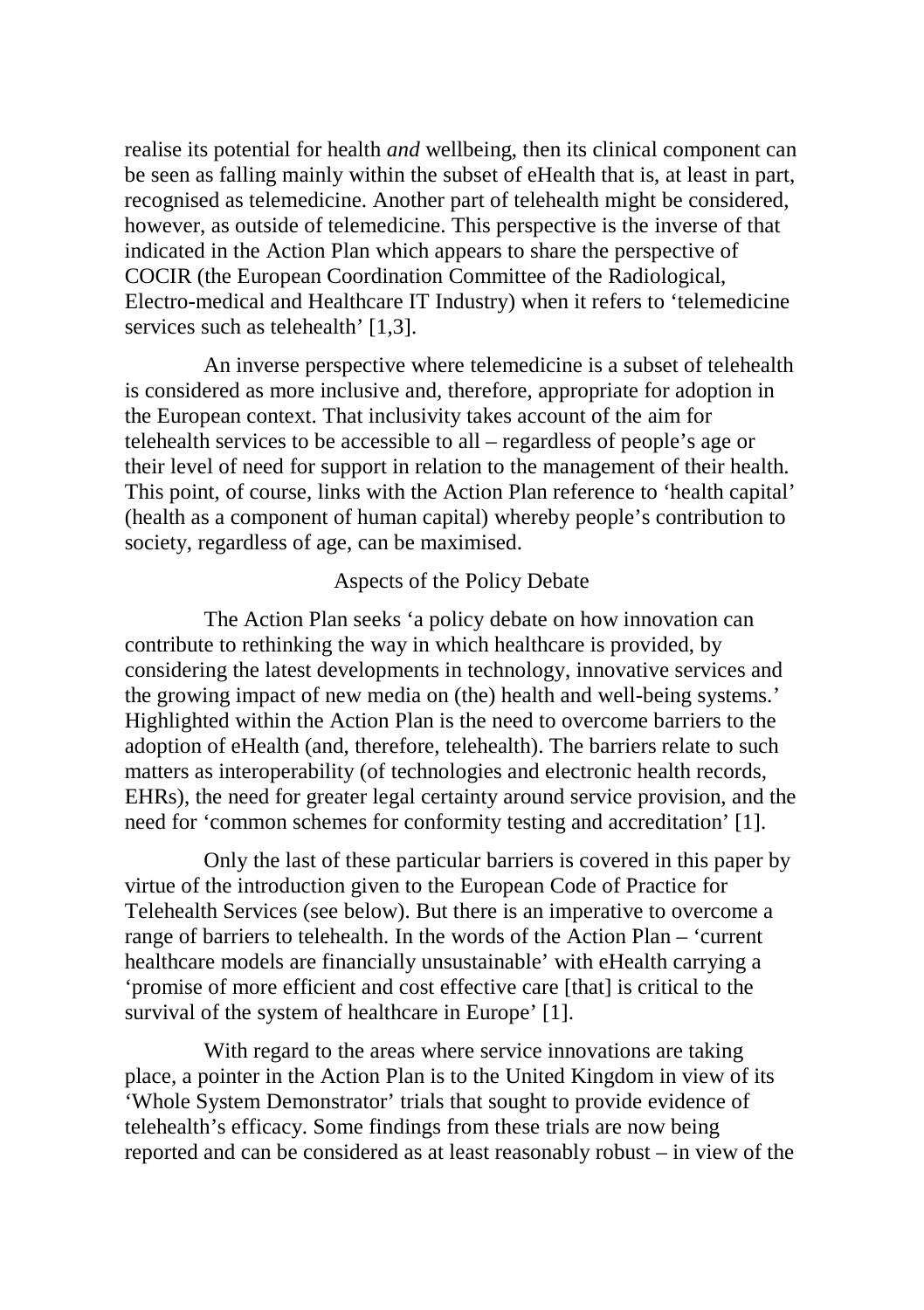number of people recruited, the manner of their selection and assignment to intervention and control groups, and the twelve month period over which the particular study (noted here) took place. But there is an important caveat (recognised by the researchers) because of uncertainty around the extent to which people did not agree to be part of the trials and the subsequent 20% drop-out rate from them [4]. In all, over 1500 people were involved, with over 800 were assigned to the telehealth group. But the report is not comfortable reading for those eager to endorse the merits of telehealth.

Two findings from the trials are uppermost. First, it is affirmed that 'the trial of … home based telehealth for patients with chronic obstructive pulmonary disease, diabetes or heart failure found no main effect of telehealth on generic health related quality of life, anxiety or depressive symptoms over 12 months.' And, second, the study noted that 'the similarity of the patient reported outcomes across trial arms suggests that concerns about the potentially deleterious effect of telehealth are unfounded for most patients.' In setting both of these findings with in a wider research context (an extensive trawl of the literature was undertaken) the researchers point to their findings as 'strongly' suggesting that there is 'no net benefit from telehealth; therefore it should not be used as a tool to improve health related quality of life or psychological outcomes' [4].

#### Taking a Different Perspective

At first glance, these findings from the WSD trials might appear to 'pull the rug' from under key aspects of the Commission's eHealth strategy. But this is only be the case if telehealth is seen narrowly as a tool for helping to support traditional service frameworks aimed at delivering specific clinical outcomes for people with chronic conditions. In any case, as is pointed out by the researchers, 'robust evidence to inform policy decisions is lacking' or is at least ambivalent – a view echoed by the Commission itself [4,1]. The definition of telehealth adopted for the WSD study is, furthermore, limited in pointing to 'system' rather than service. Telehealth, they affirm 'enables the remote exchange of data between a patient and healthcare professionals to facilitate diagnosis, monitoring and management of long-term conditions' and 'affords the opportunity for earlier intervention which may reduce the frequency with which expensive hospital based care is required.'

Hence the WSD study reported here has limitations by virtue of it and the studies reviewed being focused only on the monitoring of vitalsigns. Other telehealth services that would fall within a wider definition of telehealth were not part of the study, nor part of the trial. The conclusion of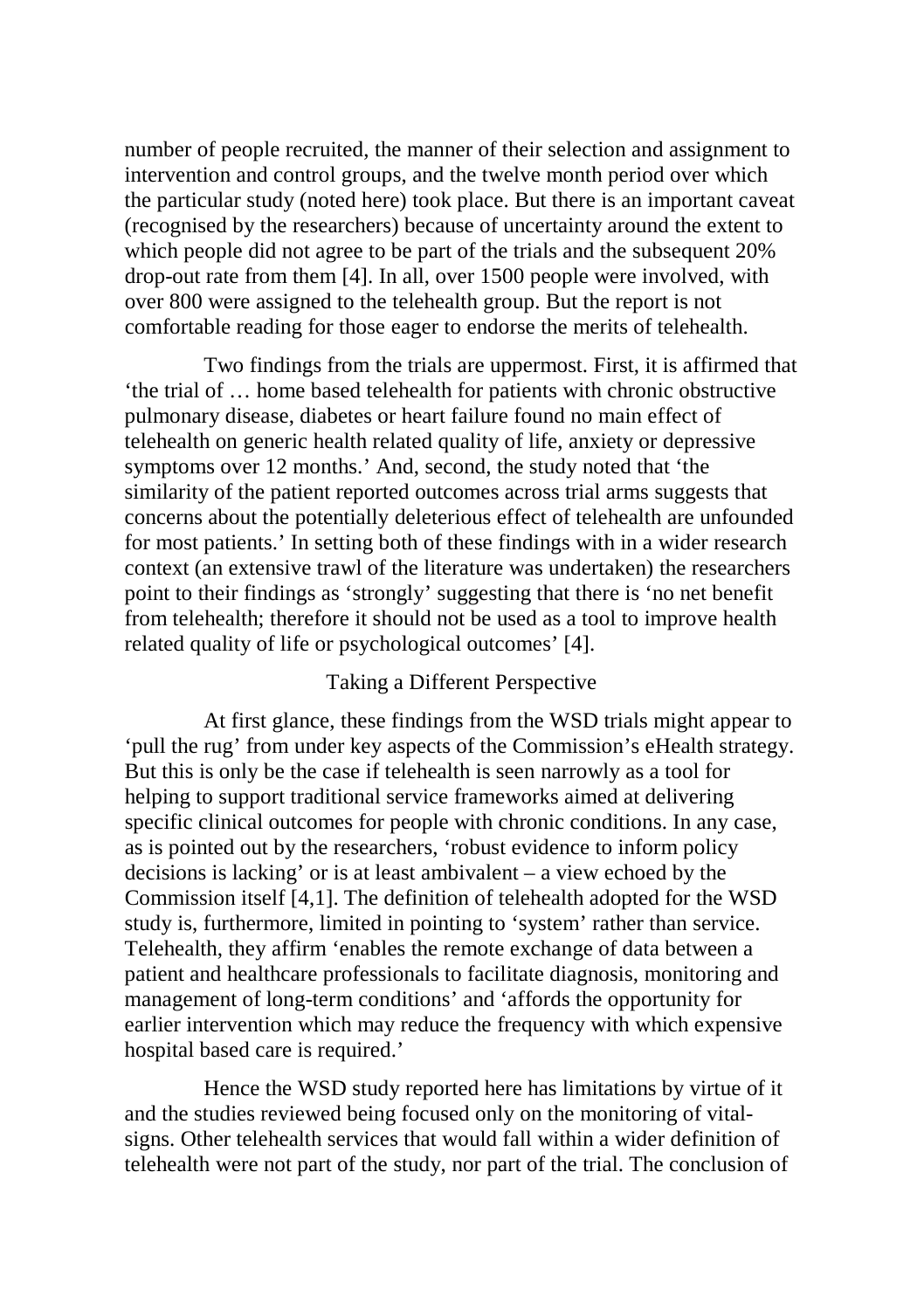the researchers that telehealth 'should not be used as a tool to improve health related quality of life or psychological outcomes' is therefore open to challenge. Also questionable is their seeming view that the finding of 'no deleterious effect' is further justification for the rejection of telehealth since this ignores the fact that suitably configured telehealth services can be considered an ethically more appropriate way to provide health services.

The words are important here. The potential changes that could come from a different (and wider) perspective on telehealth mean that, if such alternative approaches are nurtured and supported, we will be less concerned with the *delivery* of services and will be more concerned with *offering* services for people to access and use. This approach to telehealth accords with an ethical perspective concerned with promoting people's autonomy and choices – a matter that has been recognised within the TeleSCoPE project as fundamental for any code of practice. It accords, furthermore, with many objectives (endorsed by the European Commission) regarding citizenship and inclusion [5].

Such a new approach to telehealth service provision presupposes that as we move forward there will be growing cohorts of people who are increasingly aware of, and take more responsibility for, their own health. In other words they are or will be increasingly 'health literate'. The context is one where health literacy requires our greater attention – with this being a key recommendation of the eHealth Task Force and properly highlighted in the Commission's Action Plan [2,1].

The European Code of Practice for Telehealth Services

Supporting the changes in approaches to telehealth (and in promoting telehealth in accordance with a definition that embraces health *and* wellbeing) is the European Code of Practice for Telehealth Services. The Code, a beta version of which was released at the Medetel Conference in Luxembourg in April 2013, is seen as helping to give greater clarity to a European vision for telehealth.

The Code, it must be noted, only touches lightly on clinical or technical matters. But it makes clear that clinical inputs are important and that links with clinicians will often be essential. The key point is that, with a wider remit for telehealth there are roles for both clinicians and other health and social care staff in relation to people's health *and* wellbeing. With regard to technical matters, these often relate to signalling protocols and e.g. conventions for exchanging EHR data; and are, therefore, outside the remit of the Code with its focus on telehealth *services*. There are, however,